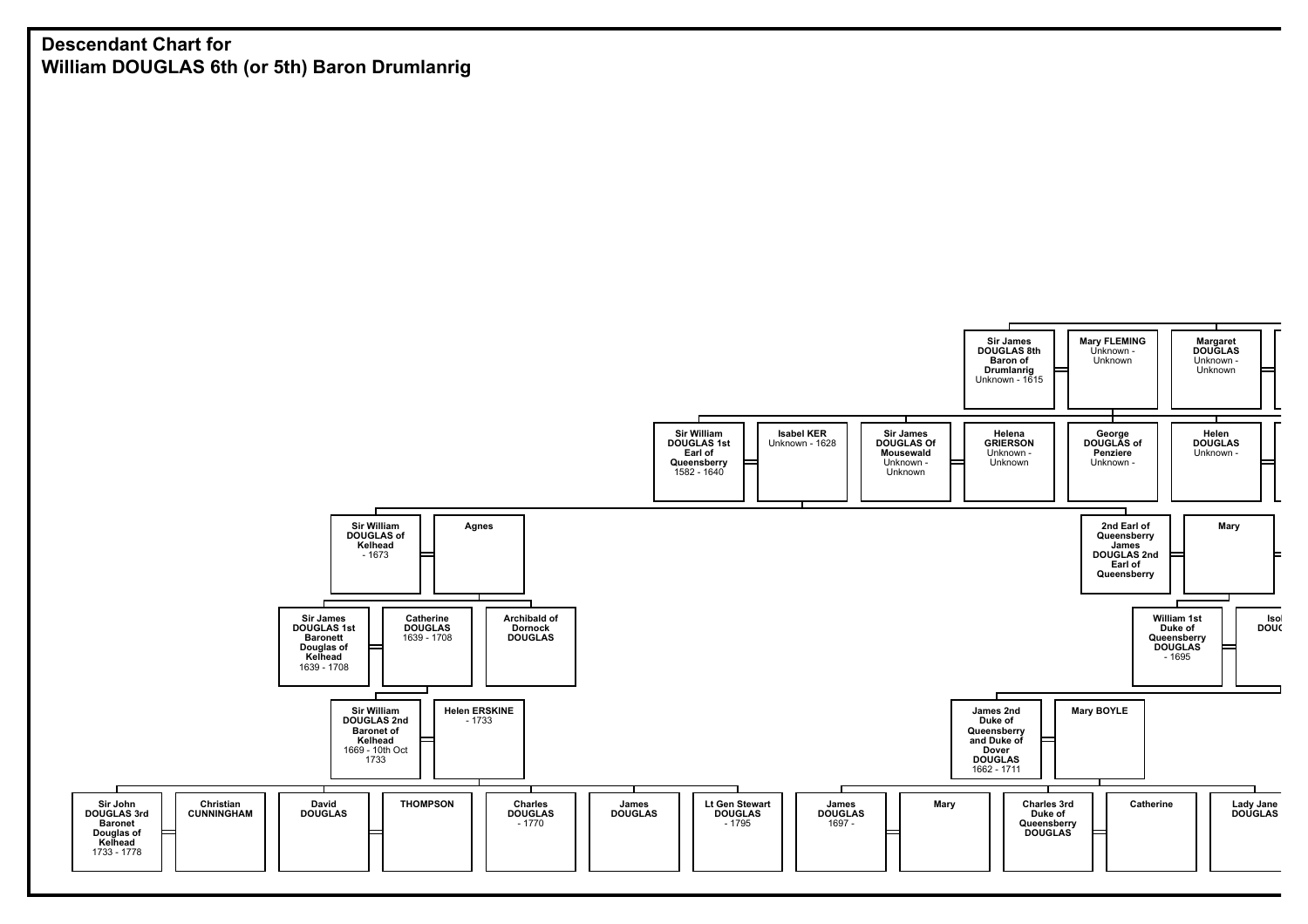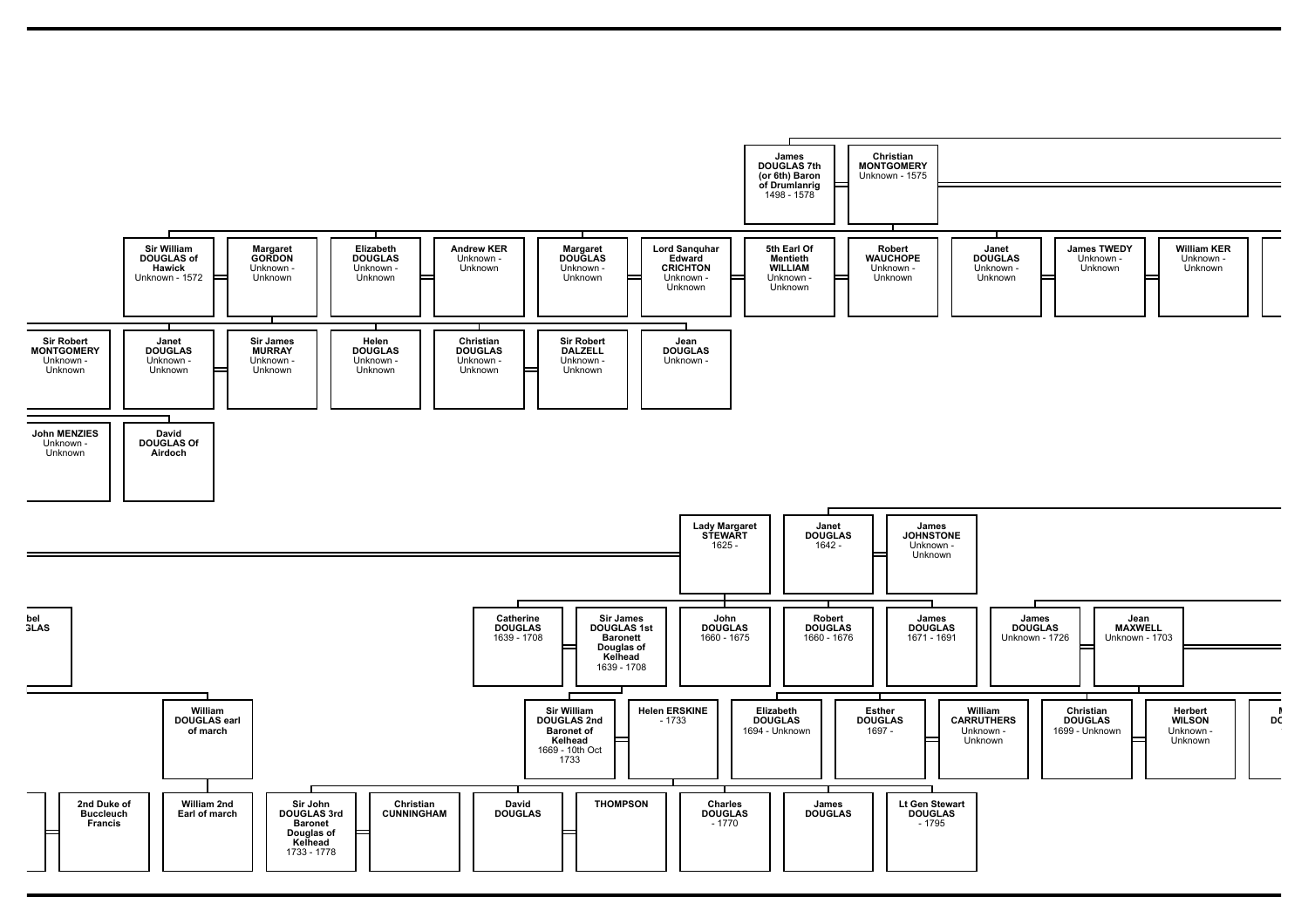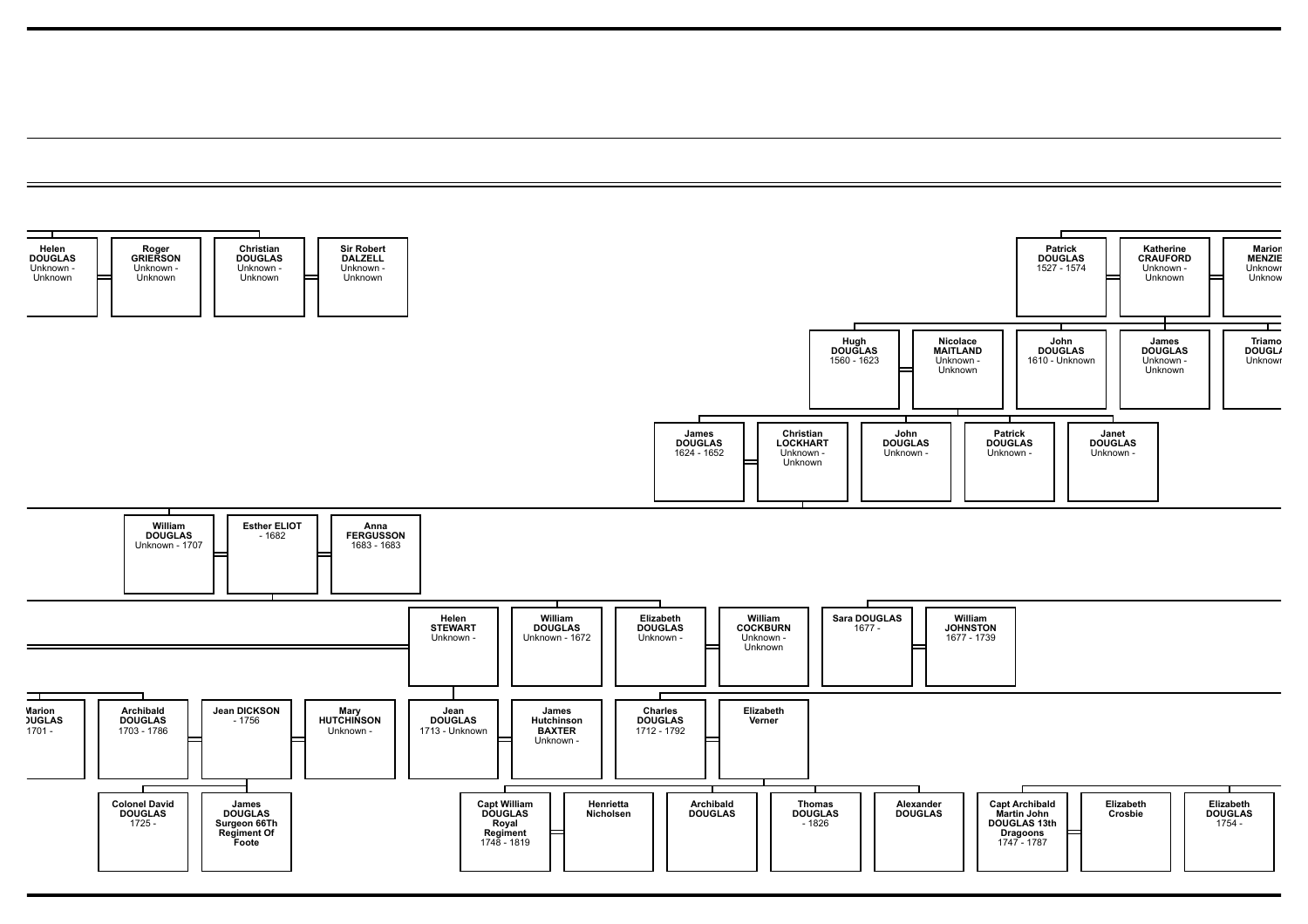| William<br>Elizabeth<br>Gavin<br><b>GORDON</b><br><b>DOUGLAS</b><br><b>DOUGLAS 6th</b><br>Unknown -<br>Unknown -<br>(or 5th) Baron<br>Unknown<br>ᄇ<br>Drumlanrig<br>Unknown - 1513 | Janet<br><b>DOUGLAS</b><br>Unknown -<br>Unknown |
|------------------------------------------------------------------------------------------------------------------------------------------------------------------------------------|-------------------------------------------------|
|------------------------------------------------------------------------------------------------------------------------------------------------------------------------------------|-------------------------------------------------|

 $=$ 

 $\equiv$ 



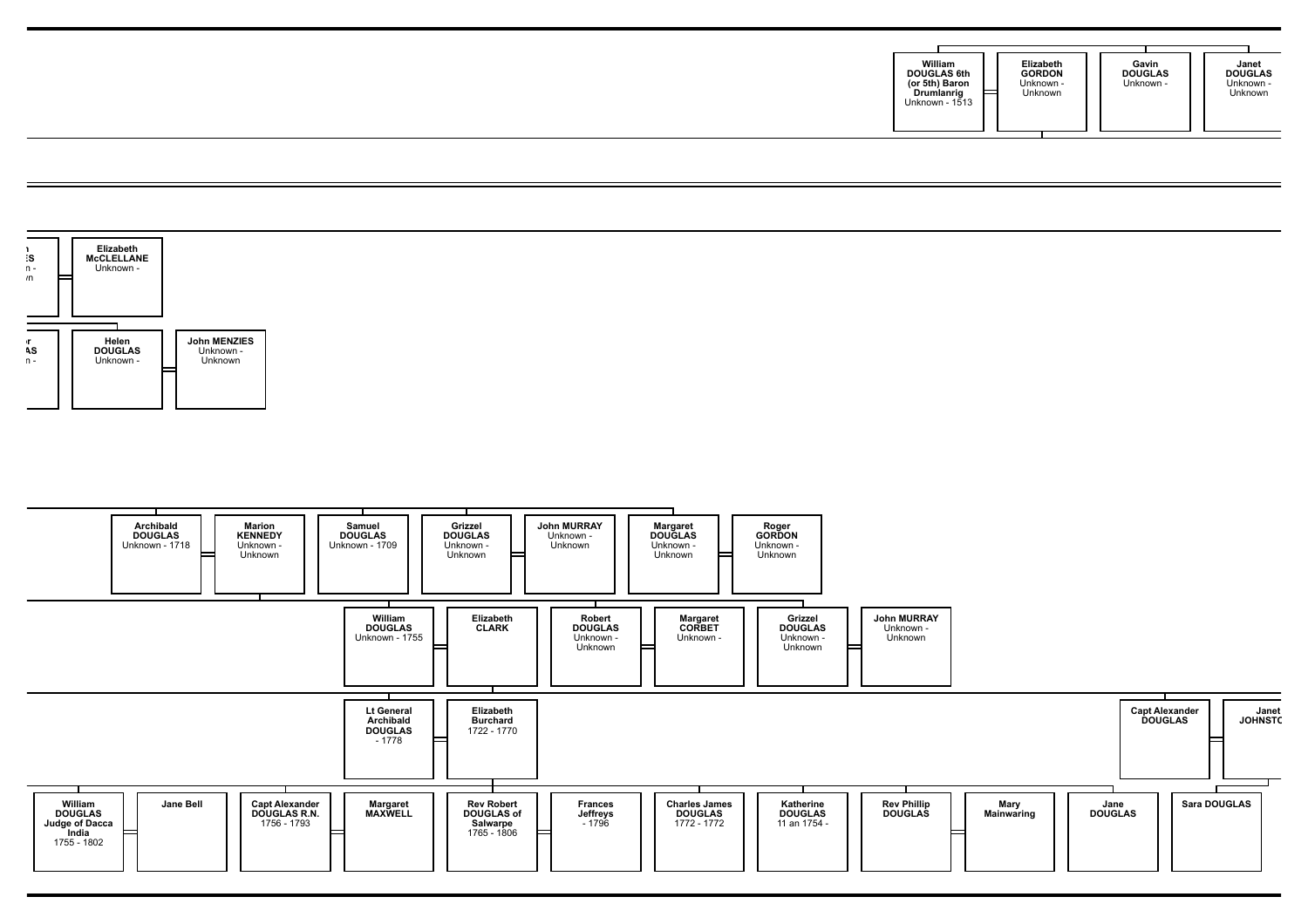